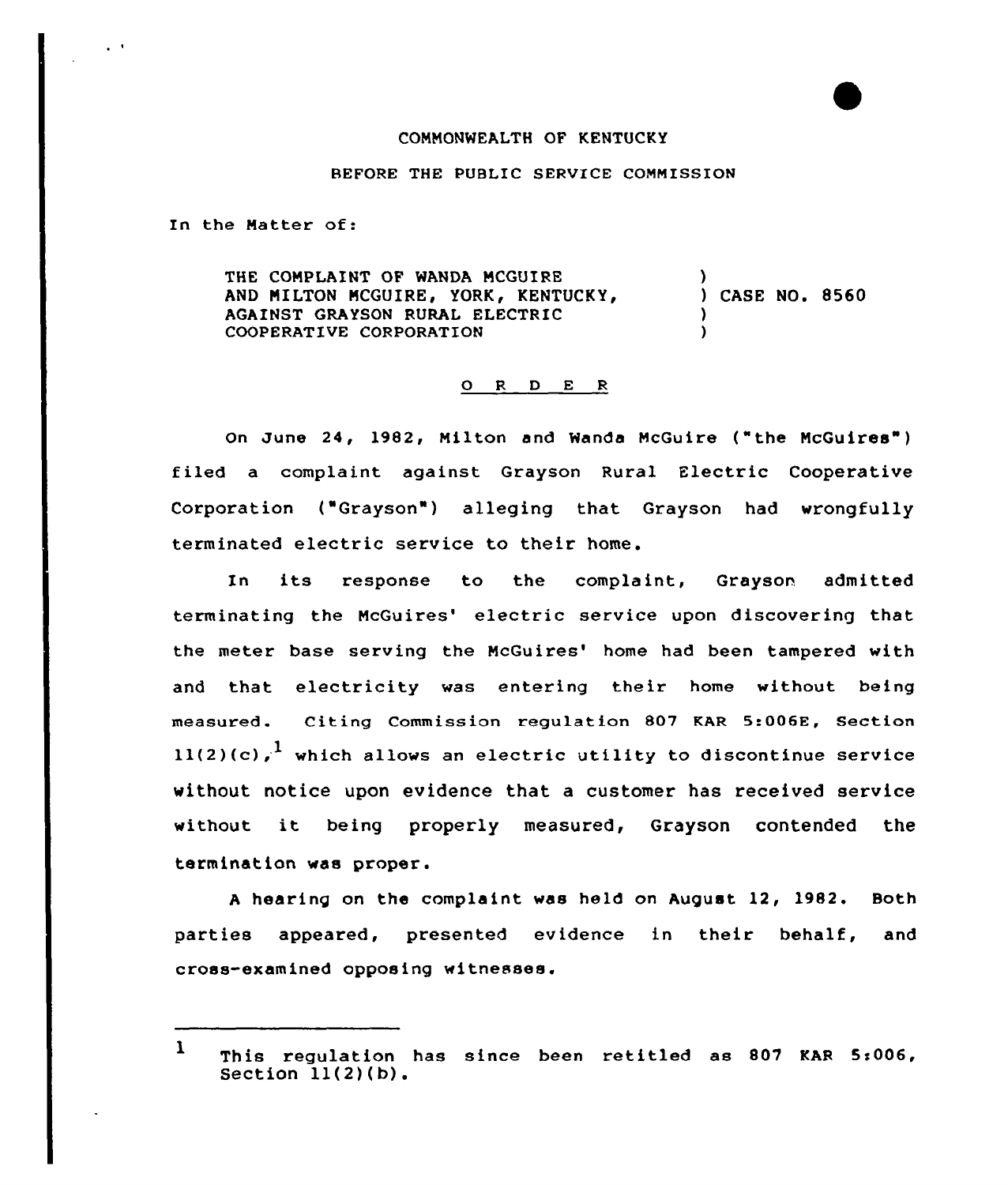On September 15, 1982, the Commission issued a final Order on the McGuires' complaint. After reviewing the evidence of record. the Commission found that the meter base on the McGuires' home had been tampered with so that only 34 percent of the electric power used had been metered. The Commission further found that the McGuires' bill should be adjusted in the amount of \$6,362.48 to reflect the unmetered electricity. The Commission, therefore, ordered Grayson to deny service to the NcGuires "until they have made satisfactory arrangements to reimburse Grayson in the amount of \$6,362.48 plus the miscellaneous costs incurred by reason of the fraudulent use of electric service."<sup>2</sup> No appeal was taken from this Order.

 $\ddot{\phantom{a}}$ 

By letter dated December 18, 1987, Grayson now requests rescission of that Order.

Grayson's request stems from the final settlement of a lawsuit. On January 16, 1982, the NcGuires filed suit against Grayson in Greenup Circuit Court for alleged damages arising out of the disconnection incident.<sup>3</sup> Grayson then counterclaimed for unpaid electric service. On September 29, 1987, Grayson paid the McGuires the sum of \$12,000 for release and discharge of their claim. Two weeks later, an Agreed Order dismissing the claims of

<sup>2</sup> Case No. 8560, Order dated September 15, 1982, p. 3.

<sup>3</sup> Greenup Circuit Court No. 82-CI-26. The McGuires' complaint sought damages of \$10,000 for the wrongful disconnection of<br>their electric service. They subsequently amended their They subsequently amended their complaint to allege that Grayson had "intentionally and compraint to arrege that drayson had intentionally an uniawithly interfered with their legal rights, causing [them]<br>severe emotional distress." At one point during the proceedings, the NcGuires sought compensatory and punitive damages of \$3,000,500.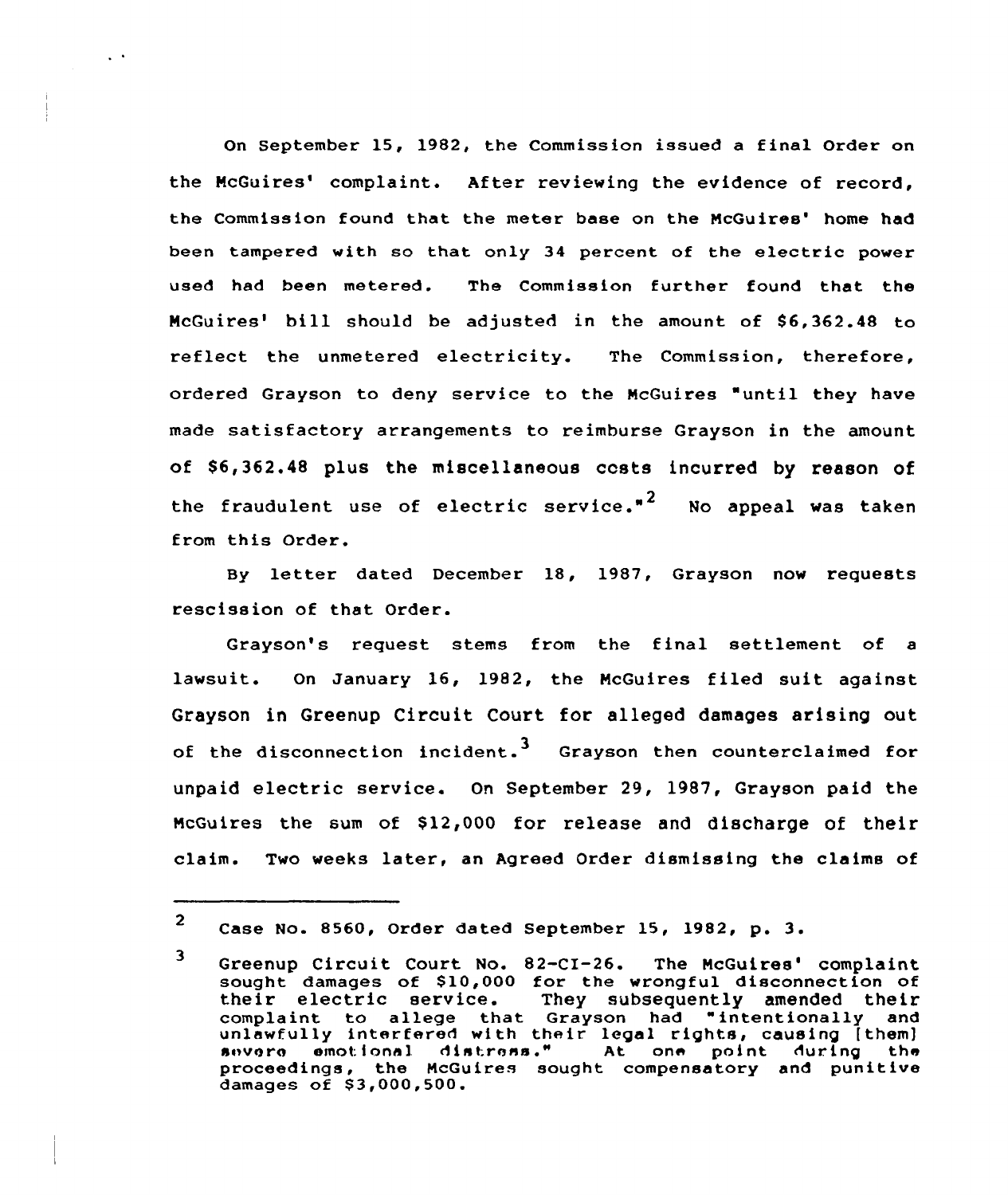both parties and requiring Grayson to request rescission of the Commission Order was entered in Greenup Circuit Court.

The Commission considers rescission of an Order to be a drastic remedy to be granted only upon a showing of good cause. This is especially true where all parties fully availed themselves of the opportunity to present their case. Grayson has not made such <sup>a</sup> showing. It has not challenged any finding of fact contained in the Commission Order nor has it Cited any of the traditional grounds for rescission of an order, for example, fraud or perjury. The only evidence accompanying Grayson's request was <sup>a</sup> copy of the Agreed Order. As the Commission was not <sup>a</sup> party to the proceedings in Greenup Circuit Court, and as the McGuires chose the Commission as the forum to argue their case, the Commission does not believe the Agreed Order is binding upon it or should be allowed to affect its decision. The Commission therefore finds that Grayson's request should be denied.

This decision does not prevent Grayson from reetOring electric service to the McGuires. The September 15, 1982, Order did not require Commission approval of the arrangement between the parties. Any arrangement, however, must comply with KRS  $278.160(2).$ <sup>4</sup> The Commission was not asked nor provided with sufficient information to address whether the settlement agreement

<sup>&</sup>quot;No utility shall charge, demand, collect or receive from any person a greater or less compensation for any service rendered or to be rendered than that prescribed in its filed schedules, and no person shall receive any service from any utility for a compensation greater or less than that prescribed in such schedules. "